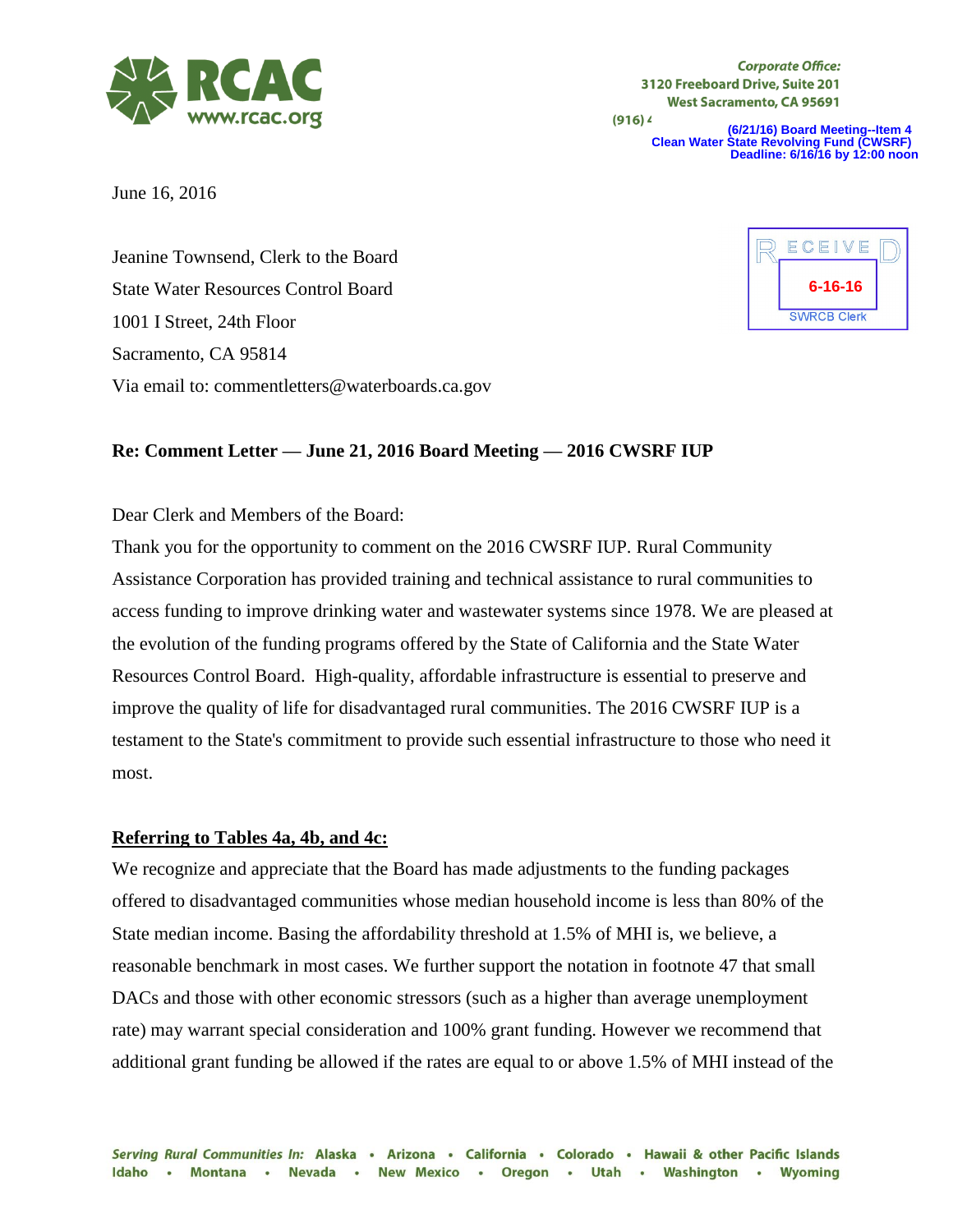Jeanine Townsend, Clerk to the Board State Water Resources Control Board June 16, 2016 Page 2

proposed 2% of MHI.

Thank you for making available 100% grant funding for feasibility studies and planning projects that benefit disadvantaged communities. Studies are an essential element of empowering communities to make informed decisions about their infrastructure. As a technical assistance provider, we have observed that community residents are often resistant to change if they do not know what it will cost them. Feasibility and planning studies give us the tools we need to conduct community outreach and work with governing boards to make good planning decisions. Small communities who are un-sewered can be especially difficult to "sell" on wastewater projects, since in many cases the prevailing opinion is that "septic tanks cost us nothing."

Although we know onsite septic systems have an environmental cost, and although many households do in fact bear a high cost burden to maintain poorly functioning septic tanks, communities are often reluctant to take on a new monthly bill for sanitary sewer service. It is important to keep that monthly cost as low as possible, for reasons of sustainability and community acceptance, and regional projects can help to increase economy of scale by adding more ratepayers to the revenue base. We therefore support the higher grant caps and higher perconnection limits described in Table 4cfor septic-to-sewer projects and regional projects.

## **Referring to Table 4d:**

We support the availability of PF for water or energy conservation audits or assessments. This will be a helpful tool for small communities whose tight budgets do not usually allow for such audits.

We would encourage 75-100% grant or PF funding be available to disadvantaged or severely disadvantaged communities who wish to pursue Green projects as described in Table 4d.

## **Referring to the definition of eligible applicant:**